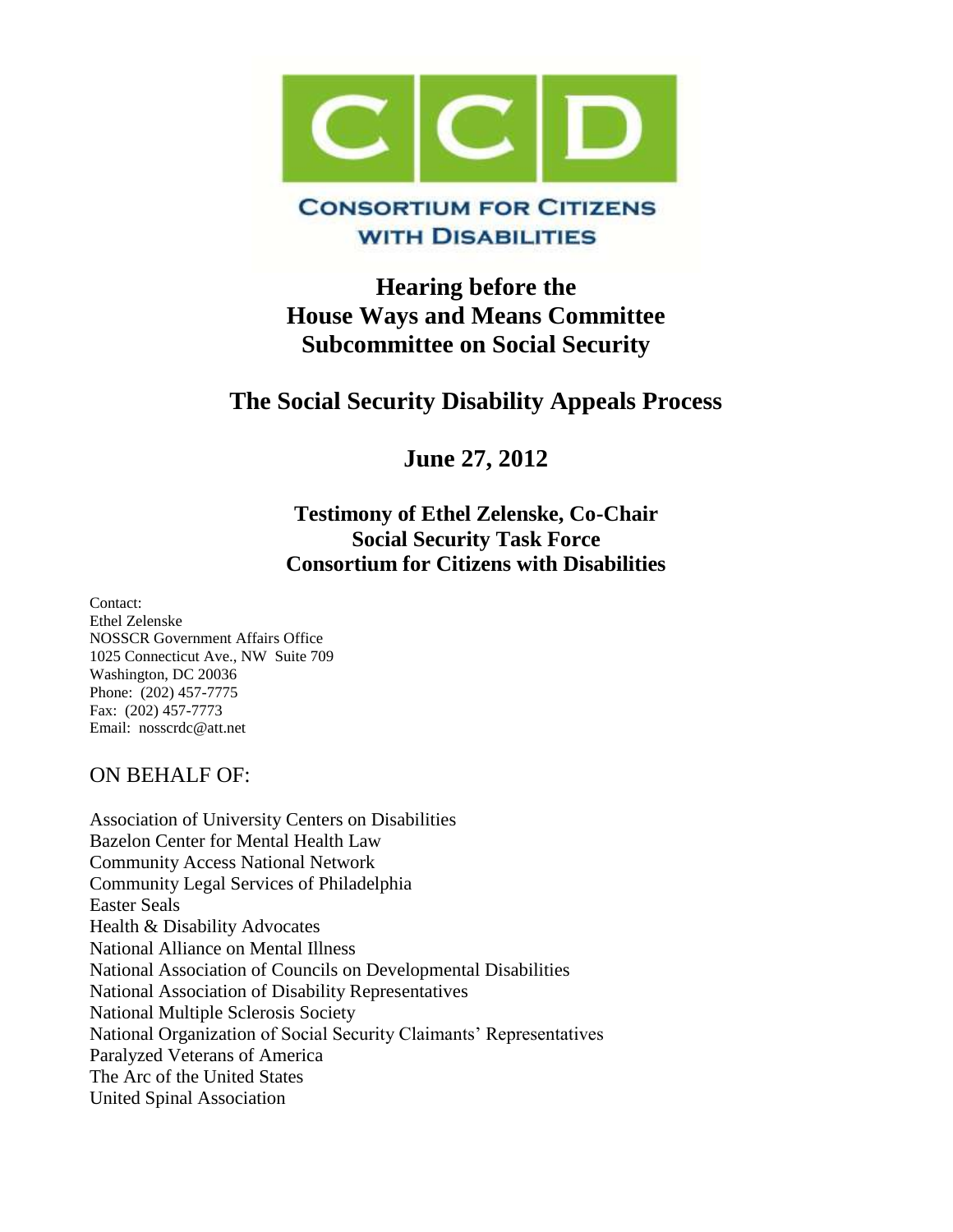#### **TESTIMONY OF ETHEL ZELENSKE ON BEHALF OF THE SOCIAL SECURITY TASK FORCE, CONSORTIUM FOR CITIZENS WITH DISABILITIES**

Chairman Johnson, Ranking Member Becerra, and Members of the Subcommittee, thank you for the opportunity to provide testimony for this hearing on the Social Security disability appeals process.

I am the Director of Government Affairs for the National Organization of Social Security Claimants' Representatives (NOSSCR). I also am a Co-Chair of the Consortium for Citizens with Disabilities (CCD) Social Security Task Force. CCD is a working coalition of national consumer, advocacy, provider, and professional organizations working together with and on behalf of the 54 million children and adults with disabilities and their families living in the United States. The CCD Social Security Task Force focuses on disability policy issues in the Title II disability programs and the Title XVI Supplemental Security Income (SSI) program.

The focus of this hearing is extremely important to people with disabilities. Title II and SSI cash benefits, along with the related Medicaid and Medicare benefits, are the means of survival for millions of individuals with severe disabilities. They rely on the Social Security Administration (SSA) to promptly and fairly adjudicate their applications for disability benefits.

As the backlogs in disability claims have grown over the years, people with severe disabilities have been bearing the brunt of the delays. Behind the numbers are individuals with disabilities whose lives have unraveled while waiting for decisions – families are torn apart; homes are lost; medical conditions deteriorate; once stable financial security crumbles; and many individuals die.

Title II disability benefits are modest and do not present a strong disincentive to work: Benefits average about \$1,100 per month, which is less than a minimum-wage job. Yet, the benefits help to keep tens of thousands of people with disabilities and their families out of poverty and from being destitute and homeless. The majority of Social Security Disability Insurance (SSDI) beneficiaries tend to be older. In 2010, about 70% were age 50 or older and about 30% were age 60 or older. The majority also have low educational attainment. Two-thirds of beneficiaries have only a high school or less education and about one-third did not finish high school. About 45% of SSDI beneficiaries qualified based on age-related impairments, which are likely to worsen rather than improve over time.

Demographic factors have been the primary factor for the increase in applications for disability benefits such as the baby boomers reaching their "peak disability years" and more women in the workforce who are now insured for benefits. As a result of the increase in applications, SSA finds itself at a critical crossroads. The wave of new claims is having a very significant impact at the state Disability Determination Services (DDSs) where processing times are on the rise.

The news has been more positive at the hearing level where processing times have been significantly reduced. The average processing time at the hearing level was at a record high of 532 days in August 2008. In May 2012, the average processing time had dropped to 353 days – a reduction of nearly 6 months. Commissioner Astrue has set a goal of 270 days by the end of FY 2013. However, we are deeply concerned that any progress in eliminating the hearings level backlog and reducing the average processing time will be delayed due to a lack of adequate resources, thus putting the Agency's 2013 goal and other critical workload benchmarks at risk.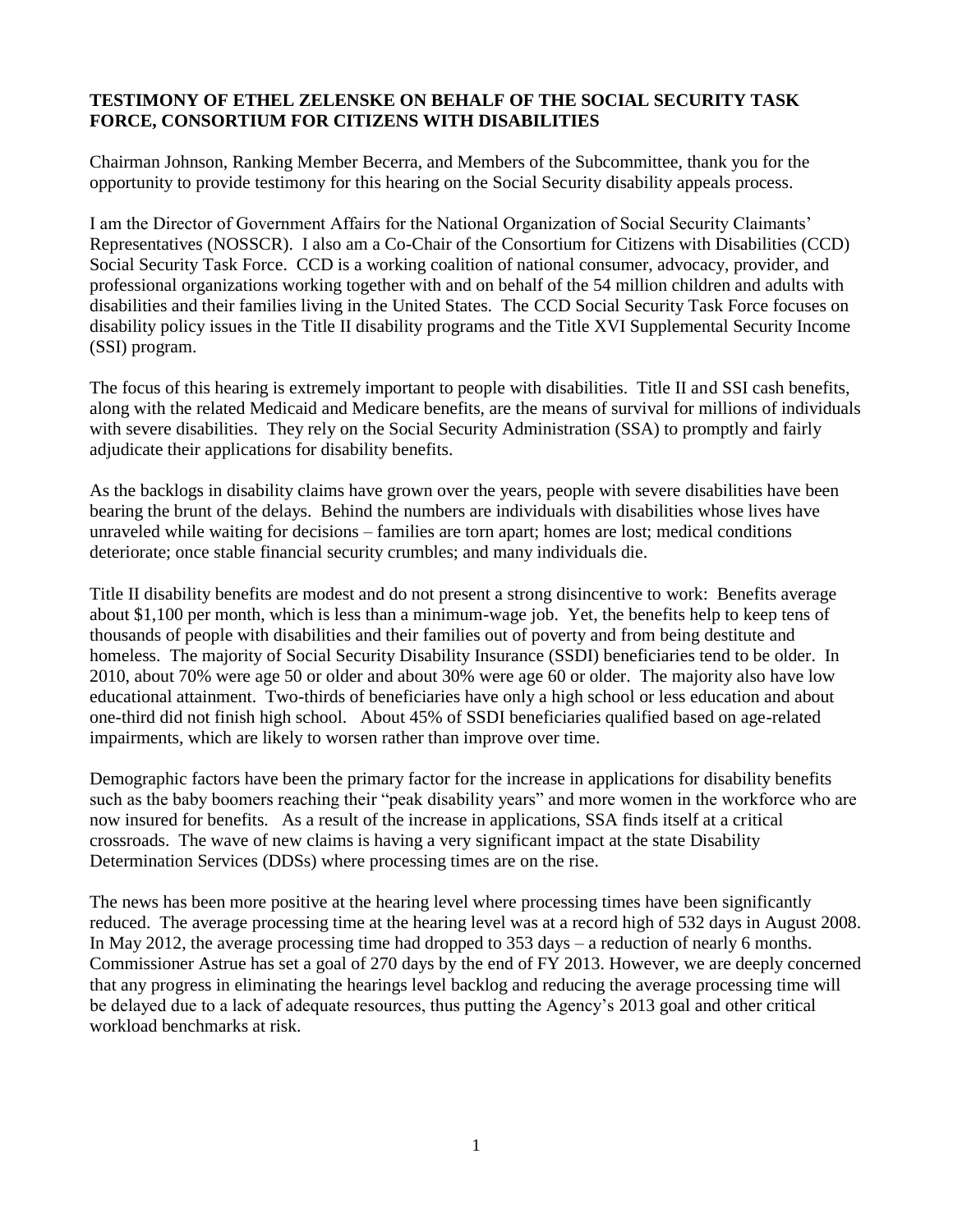#### **SSA'S NEED FOR ADEQUATE RESOURCES**

For many years, SSA did not receive adequate funds to provide its mandated services. Between FY 2000 and FY 2007, the resulting administrative funding shortfall was more than \$4 billion. The dramatic increase in the hearing level disability claims backlog coincided with this period of significant underfunding.

We want to thank the Subcommittee for its efforts to provide SSA with adequate funding for its administrative budget. Between 2008 and 2010, Congress provided SSA with the necessary resources to start meeting its service delivery needs. With this funding, SSA was able to hire thousands of needed new employees, including additional Administrative Law Judges (ALJs) and hearing level support staff. There can be no doubt that this additional staff led to SSA's ability to make the dramatic progress in reducing the hearings level backlog.

Unfortunately, that trend did not continue and the recent reduction in funding threatens to undo all of the progress SSA has made. SSA has received virtually no increase in its Limitation on Administrative Expenses (LAE) since 2010. In FY 2011, SSA's appropriation was a small decrease from the FY 2010 level and the FY 2012 appropriation was only slightly above the FY 2010 level.

The budget shortfall has already impacted the Agency, which in turn affects the public, including people with disabilities. The current funding situation has led to a number of actions by SSA including: continuation of the hiring freeze (except for the hearing level) that began in July 2010; delaying the opening of 8 new hearing offices; closing 160 temporary remote hearing sites that serviced claimants in communities distant from permanent hearing sites; diverting resources from information technology projects that would have improved productivity in the future; and closing field offices to the public 30 minutes early each day. By the end of this year, SSA will have lost 9,000 employees in three years.

A concrete example of the budget shortfall's impact on claimants at the hearing level is SSA's decision to close 160 temporary remote hearing sites. Although "temporary," many had been used for years, if not decades. My organization received passionate complaints from our members about the serious difficulties and hardships that claimants now face with the closure of these sites. In most of these locations, there is no public transportation to the nearest ODAR hearing office. Many of the claimants are unable to sit for a long car ride. Many do not drive and cannot find someone to drive them. Also, there has been conflicting and confusing information about the availability of travel reimbursement.

The reduction in staffing at the field office and DDS levels will certainly impact the workload at the hearing level. Disability claims may be less developed, leading to incorrect decisions earlier in the process and more appeals. We are very concerned that the significant progress made in reducing hearing processing times and the disability claims backlog will be stymied due to the lack of needed resources. At a Senate Finance Committee hearing in May 2012, Commissioner Astrue noted that "progress on backlog reduction [at the hearing level] has slowed in the last year ...."<sup>1</sup>

We support the President's FY 2013 Budget request of \$11.76 billion for the Social Security Administration. This is the minimum amount needed to continue to reduce key backlogs and increase deficit-reducing program integrity work and is only a very modest increase over the \$11.46 billion

<sup>&</sup>lt;sup>1</sup> "The Social Security Administration: Is it Meeting its Responsibilities to Save Taxpayer Dollars and Serve the Public?," Hearing before the United States Senate Committee on Finance, May 17, 2012, Statement of Michael J. Astrue, Commissioner, Social Security Administration. Available at [http://www.finance.senate.gov/imo/media/doc/SSA-](http://www.finance.senate.gov/imo/media/doc/SSA-%20Testimony-%20Astrue-FINAL.pdf) [%20Testimony-%20Astrue-FINAL.pdf.](http://www.finance.senate.gov/imo/media/doc/SSA-%20Testimony-%20Astrue-FINAL.pdf)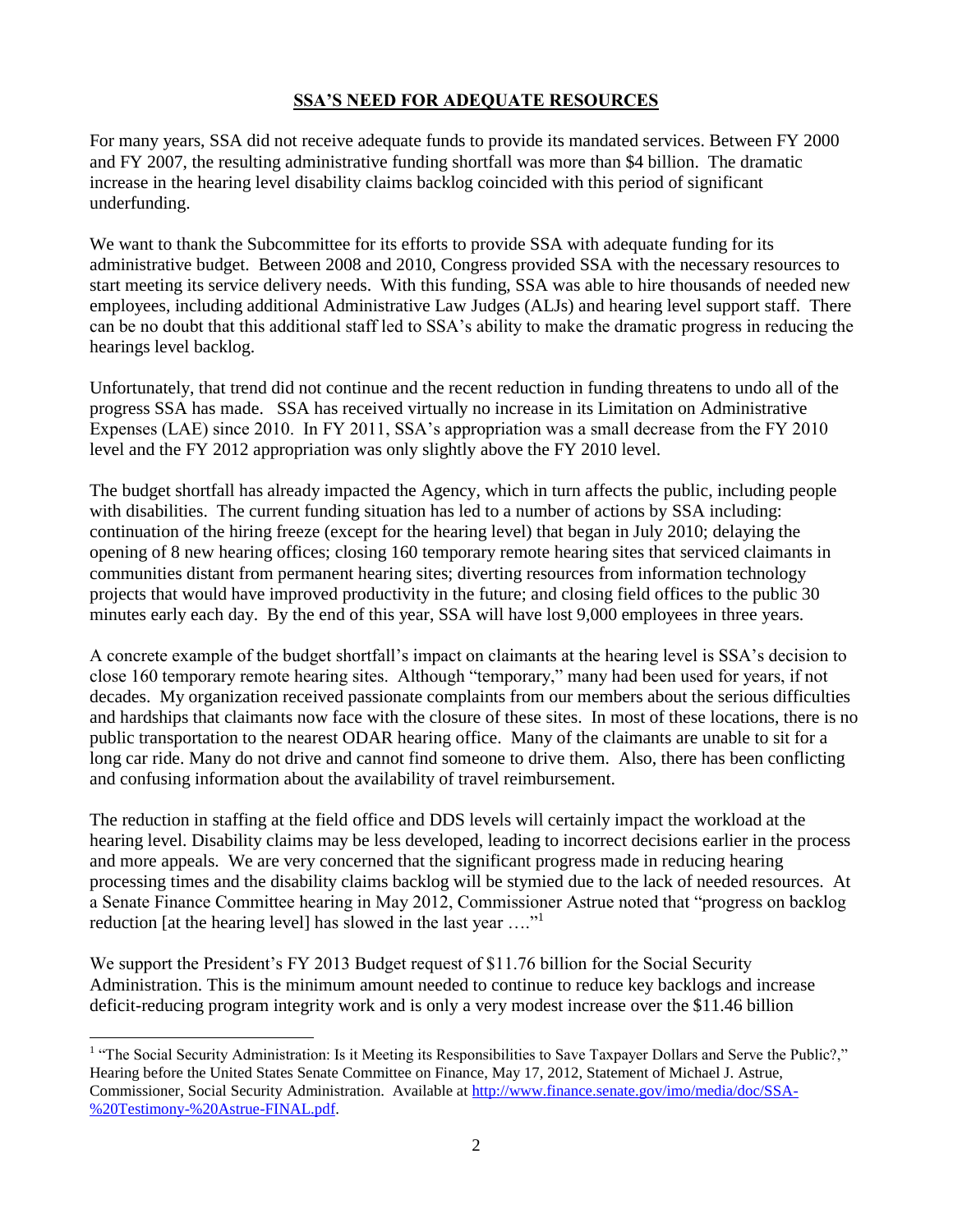appropriated in FY 2012. With this level of funding, SSA could continue to build on the progress achieved thus far, progress that is vital to millions of people who depend on their services, including people with disabilities. We strongly urge Congress to provide SSA with sufficient administrative funding so that there are enough personnel in the SSA field office, the DDSs, and the hearing offices, to adequately process, develop, and determine disability claims in a timely manner. This funding level will allow SSA to continue working down disability backlogs, to implement efficiencies in its programs, and to increase program integrity work.

#### **THE DISABILITY APPEALS PROCESS**

#### **An Informal and Nonadversarial Process**

The longstanding view of Congress, the United States Supreme Court, and SSA is that the Social Security disability claims process is informal and nonadversarial, with SSA's underlying role to be one of determining disability and paying benefits. "In making a determination or decision in your case, we [SSA] conduct the administrative review process in an informal, nonadversary manner."<sup>2</sup> SSA's interpretation is consistent with United States Supreme Court decisions over the last thirty years that discuss Congressional intent regarding the SSA hearings process. Most recently in 2000, the Supreme Court stated:

The differences between courts and agencies are nowhere more pronounced than in Social Security proceedings. Although many agency systems of adjudication are based to a significant extent on the judicial model of decision-making, the SSA is perhaps the best example of an agency that is not ... Social Security proceedings are inquisitorial rather than adversarial. It is the ALJ's duty to investigate the facts and develop the arguments both for and against granting benefits....<sup>3</sup>

The Supreme Court relied on another decision that was then nearly 30 years old, emphasizing Congress' intent to keep the process informal and nonadversarial:

There emerges an emphasis upon the informal rather than the formal. This, we think, is as it should be, for this administrative procedure and these hearings should be understandable to the layman claimant, should not necessarily be stiff and comfortable only for the trained attorney, and should be liberal and not strict in tone and operation. This is the obvious intent of Congress so long as the procedures are fundamentally fair.<sup>4</sup>

The value of keeping the process informal should not be underestimated. It encourages individuals to supply information, often regarding the most private aspects of their lives. The emphasis on informality also has kept the process understandable to the layperson and not strict in tone or operation.

**The process should not be adversarial.** Proponents of making the process adversarial by having SSA represented at the ALJ hearing believe that the Agency is not fairly represented in the disability determination process. It is important to note that SSA and the claimant are not parties on opposite sides of a legal dispute. Further, SSA already plays a considerable role in setting the criteria and procedures for determining disability, which the claimant must follow.

The issue of having SSA represented at the ALJ hearing was raised at a July 2011 House hearing held by this Subcommittee and the House Judiciary Subcommittee on Courts, Commercial and Administrative

 2 20 C.F.R. § 404.900(b), 416.1400(b).

<sup>3</sup> *Sims v. Apfel*, 530 U.S. 103, 110 (2000)(citations omitted).

<sup>4</sup> *Richardson v. Perales,* 402 U.S. 389, 400-401 (1971).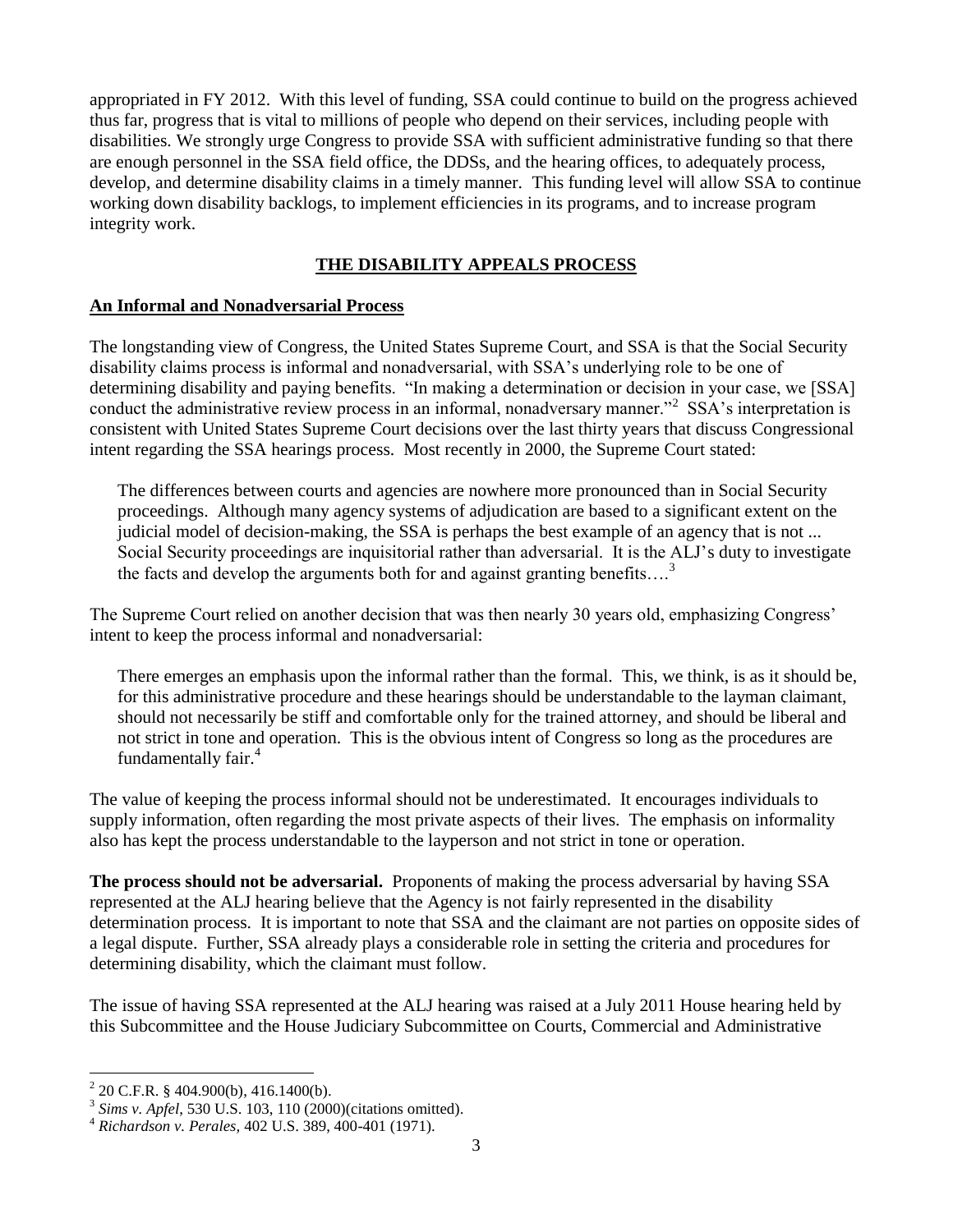Law.<sup>5</sup> Agreeing with Commissioner Astrue's testimony at that hearing, we do not support proposals to have SSA represented at the ALJ hearing.

SSA previously tested, and abandoned, a pilot project in the 1980s to have the agency represented – the Government Representation Project (GRP). First proposed by SSA in 1980, the plan encountered a hostile reception at public hearings and from Members of Congress and was withdrawn. The plan was revived in 1982 with no public hearings and was instituted as a one-year "experiment" at five hearing sites. The oneyear experiment was terminated more than four years later following Congressional criticism and judicial intervention.<sup>6</sup>

Based on the stated goals of the GRP experiment, i.e., assisting in better decision-making and reducing delays, it was a failure. Congress found that: (1) processing times were lengthened; (2) the quality of decision-making did not improve; (3) cases were not better prepared; and (4) the government representatives generally acted in adversarial roles. In the end, the GRP experiment did nothing to enhance the integrity of the administrative process. The GRP caused extensive delays in a system that was overburdened, even then, and injected an inappropriate level of formality, technicality, and adversarial process into a system meant to be informal and nonadversarial.

In addition to radically changing the nature of the process, the financial costs of representing the agency at the hearing level would be very high. In 1986, SSA testified in Congress that the cost was \$1 million per year for only five hearings offices in the Project (there currently are more than 140 hearing offices).

#### **The Important Role of the Administrative Law Judge**

 $\overline{a}$ 

ALJs and their decisional independence play a critical role in protecting the rights of claimants. A claimant's right to a *de novo* hearing before an ALJ is central to the fairness of the SSA adjudication process. This right guarantees that individuals with disabilities have a full and fair administrative hearing by an independent decision-maker who provides impartial fact-finding and adjudication, free from agency coercion or influence. The ALJ questions and takes testimony from the claimant and other witnesses, and considers and weighs the evidence, all in accordance with relevant law and agency policy. For claimants, a fundamental principle of this right is the opportunity to present new evidence to the ALJ, testify in person before the ALJ, and receive a decision based on all available evidence.

Recently, the SSA ALJ corps has come under increased scrutiny. It is important to emphasize that the vast majority of the more than 1400 SSA ALJs perform their jobs consistent with the Social Security Act, SSA regulations and policy, and conduct themselves in a professional and judicially appropriate manner. Key points to recognize include the following:

 Allowances at the ALJ level account for only a small percentage of overall allowances, less than 25%. The overwhelming majority of favorable disability determinations are made by DDSs at the initial and reconsideration levels.

 Despite the increase in the number of disability applications and appeals to the hearing level, the overall ALJ allowance rate has been dropping and is at the lowest level in many years. In FY 2011, the ALJ

 $<sup>5</sup>$  Joint Oversight Hearing on the Role of Social Security Administrative Law Judges, July 11, 2011,</sup> [http://waysandmeans.house.gov/Calendar/EventSingle.aspx?EventID=249734.](http://waysandmeans.house.gov/Calendar/EventSingle.aspx?EventID=249734)

 $6 \text{ In }$  *Sallings v. Bowen*, 641 F. Supp. 1046 (W.D.Va. 1986), the federal district court held that the Project was unconstitutional and violated the Social Security Act. In July 1986, it issued an injunction prohibiting SSA from holding further proceedings under the Project.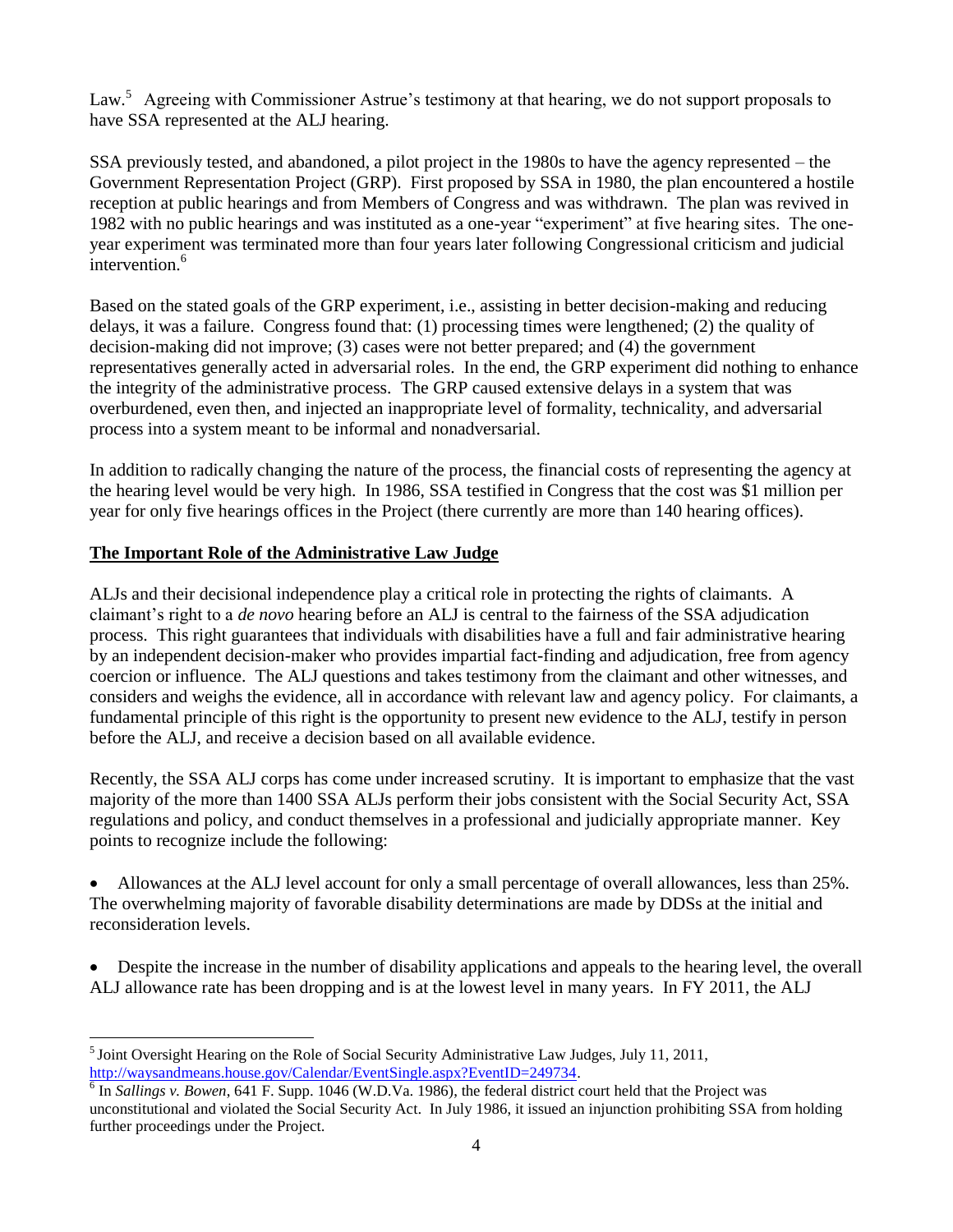allowance rate was 58%, four percentage points lower than in FY 2010. SSA statistics show that most ALJs fall within close range of the average.

 There are a number of reasons why ALJs reverse DDS disability determinations. By law, ALJ hearings are *de novo* and the ALJ is not bound by previous determinations. Claims are often better developed at the hearing level, in part due to the fact that claimants are represented and the representative is able to obtain more specific medical evidence tailored to the SSA disability criteria. In addition, claimants' conditions change and deteriorate with the passage of time. Also, ALJs are able to call expert witnesses – medical experts and vocational experts – to provide hearing testimony on complex issues and who can better explain the claimant's impairment(s), treatment, how functional limitations affect the ability to work, etc. And a critical difference from the earlier levels is that the ALJ hearing is the first opportunity for the claimant to meet the adjudicator face-to-face, which can be especially important in cases involving nonexertional impairments such as mental illness and pain.

 ALJ decisions are reviewed by SSA in a manner consistent with law. While ALJs have decisional independence, they must follow SSA law and policies. SSA has implemented a quality review process for ALJ decisions. In FY 2011, the SSA Office of Disability Adjudication and Review (ODAR) established a Quality Review (QR) initiative and opened four new Branches in the Office of Appellate Operations. The QR Branches review a computer-generated sample of unappealed favorable ALJ decisions (almost 3700 in FY 2011) before they are effectuated. Cases are then referred to the Appeals Council for possible review. If the Appeals Council accepts review, it can remand or issue "corrective" decisions, which may involve changing the favorable ALJ decision to a "partially" favorable decision or to an unfavorable decision. There also is some post-effectuation review of ALJ decisions. While these ALJ decisions cannot be changed, post-effectuation review looks for policy compliance and can focus on cases where there is a recurring problem and on specific situations. Policy guidance can then be provided.

#### **RECENT IMPROVEMENTS AT THE HEARINGS AND APPEALS LEVELS**

To address the hearing level backlog, Commissioner Astrue has implemented a number of initiatives, which we believe have improved the appeals process for all parties involved: claimants, their representatives, and SSA.

**Caution Regarding the Search for Efficiencies.** While we generally support the goal of achieving increased efficiency throughout the adjudicatory process, we caution that limits must be placed on the goal of administrative efficiency for efficiency's sake alone. The purposes of the Social Security and SSI programs are to provide cash benefits to those who need them and have earned them and who meet the eligibility criteria. While there may be ways to improve the decision-making process from the perspective of the adjudicators, the critical measure for assessing initiatives for achieving administrative efficiencies must be how they affect the very claimants and beneficiaries for whom the system exists.

#### **Technological Improvements**

Commissioner Astrue has made a strong commitment to improve and expand the technology used in the disability determination process. CCD generally supports these efforts to improve the disability claims process, so long as they do not infringe on claimants' rights. SSA has implemented a number of significant technological improvements that have helped claimants and their representatives and have made the process more efficient for SSA employees. Some of these improvements include the following:

**1. Submitting evidence electronically.** Under Electronic Records Express (ERE), registered claimants' representatives are able to submit evidence electronically through an SSA secure website or to a dedicated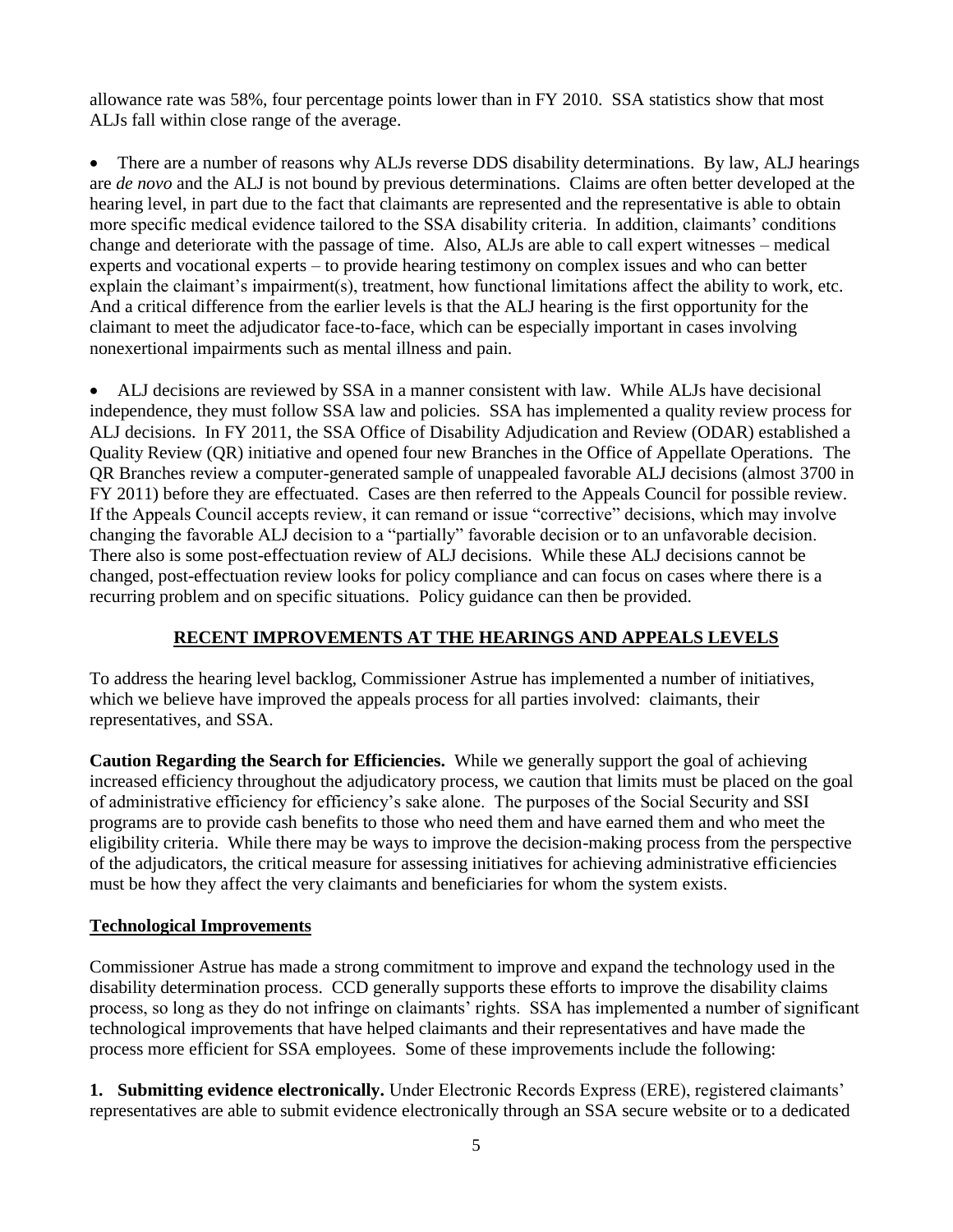fax number, using a unique barcode assigned to the claim. Evidence submitted through ERE is automatically "placed" in the claimant's electronic disability claims folder. As a result, submitted evidence is in the claimant's file sooner and is almost never lost or misplaced.

**2. Online access to claimants' electronic folders.** SSA has implemented the Appointed Representative Suite of Services (ARSS) that provides direct access to a claimant's electronic folder for authorized representatives. To have access, the appointed representative must go through a strict enrollment and authentication process. Once authorized, the representative has access to view and download the claims file at the hearings and Appeals Council levels. As a result, hearing office staff and Appeals Council staff do not need to copy the claims file for the representative. SSA has recently expanded ARSS to allow access to the hearing level status report, which allows an authorized representative to view the status of a specific claimant's case at the hearing office, without the need to contact hearing office staff. ARSS is a very significant improvement that has led to concrete efficiencies for all parties.

**3. Electronic appeals.** Appeals can now be filed electronically when requesting reconsideration and requesting a hearing. In fact, SSA has recently made use of "iAppeals" an affirmative duty under its Rules of Conduct and Standards of Responsibility for Representatives<sup>7</sup> if the representative requests direct payment of fees.<sup>8</sup> The "mandate" requires an appointed representative to file these appeals electronically along with the associated Disability Report-Appeals (Form SSA-3441). When filed electronically, the information in the appeals form and SSA-3441 becomes data, which is used by the SSA system to screen cases for possible expedited decisions, e.g., compassionate allowances, Office of Disability Adjudication and Review (ODAR) virtual screening by senior attorneys, selection for the "informal remand project." While we had a number of questions and concerns when the requirement was first announced, SSA has been very cooperative in meeting with us and responding to issues we have raised.

**4. Use of video hearings.** Video hearings allow ALJs to conduct hearings without being at the same geographical site as the claimant and representative and have the potential to reduce processing times and increase productivity. We support the use of video hearings so long as the right to a full and fair hearing is adequately protected; the quality of video hearings is assured; and the claimant retains the absolute right to have an in-person hearing as provided under current regulations<sup>9</sup> and SSA policy.

The claimant makes the ultimate decision whether to accept the video hearing. In general, representatives report that video hearings are usually accepted, primarily because they lead to faster adjudication. However, there are a number of reasons why a claimant may decline and choose to exercise the right to an in-person hearing, e.g., the claimant's demeanor is critical (e.g., respiratory impairments, fatigue caused by impairment); the claimant has a mental impairment with symptoms of paranoia; the claimant has a hearing impairment.

Several years ago, SSA established National Hearing Centers (NHCs) to help reduce the hearings backlog. Cases are transferred from "brick and mortar" hearing offices to the five NHCs, where hearings are handled exclusively by video. If claimants exercise their right to an in-person hearing, the claim is transferred back to the geographic hearing office where a local ALJ will hear the case. However, we have recently heard that NHC ALJs, in some cases, will travel to the local hearing offices to hear cases in person.

The Representative Video Project (RVP) is another initiative that has been instituted to help reduce the disability claims backlog. Under RVP, the representative purchases video equipment that allows the claimant and representative to be in the representative's office with the ALJ in a hearing office location.

 $\frac{7}{1}$  20 C.F.R. §§ 404.1740(b)(4) and 416.1540(b)(4).

<sup>8</sup> 77 Fed. Reg. 4653 (Jan. 31, 2012).

<sup>&</sup>lt;sup>9</sup> 20 C.F.R. §§ 404.936 and 416.1436.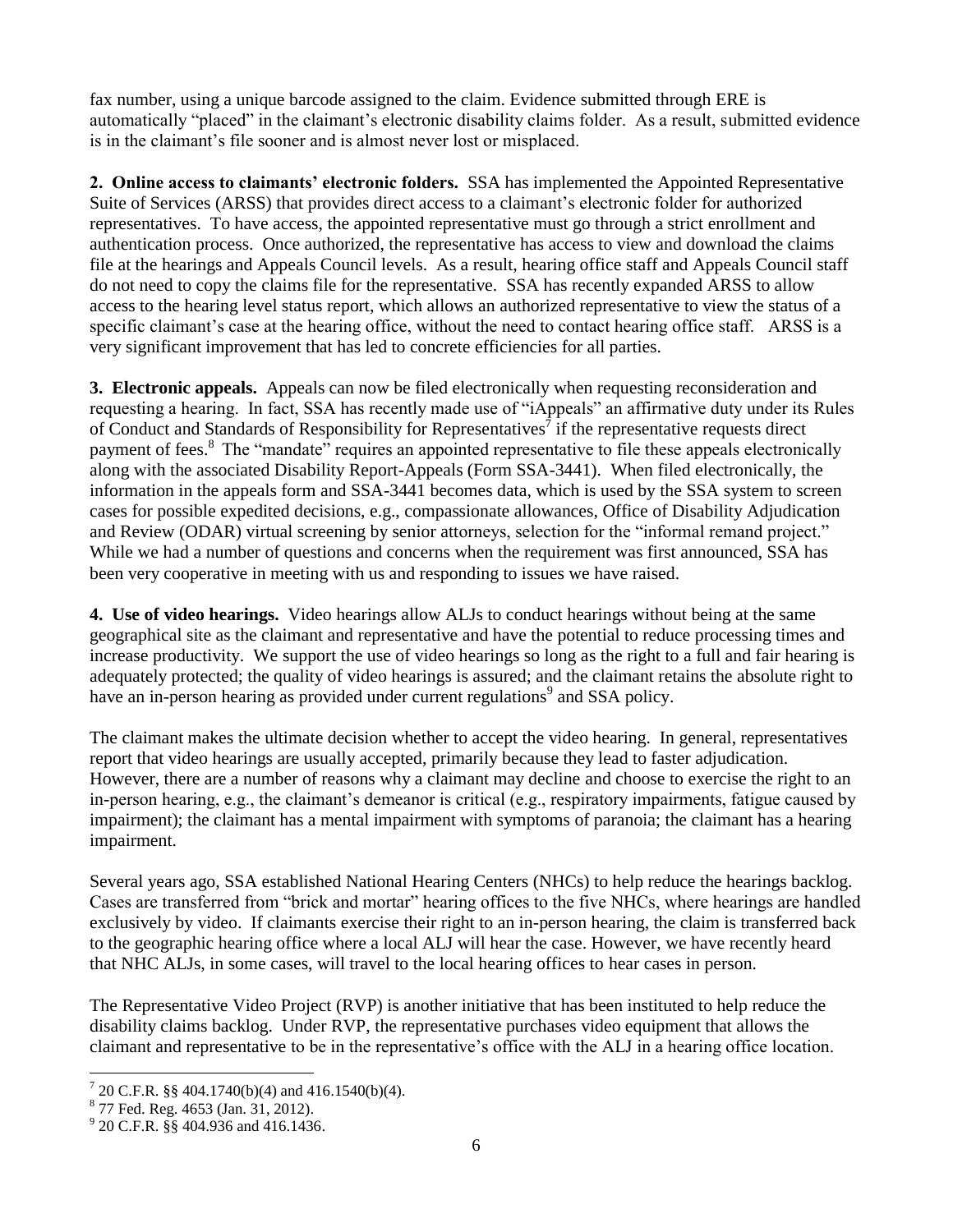Some representatives and their clients who have participated in RVP have found it to be very satisfactory. However, others have been less enthusiastic due to the inability to resolve technical issues and ALJ refusal to accept use of RVP (the ALJ has the ultimate authority to decide whether to allow its use). As a result, there has been limited use of RVP, with representatives hesitant to invest in purchasing the equipment unless they know that ALJs will accept its use.

#### **Screening Initiatives**

We support SSA's efforts to accelerate decisions and develop new mechanisms for expedited eligibility throughout the application and review process, without sacrificing accuracy. We encourage the use of ongoing screening as claimants obtain more documentation to support their applications.

**1. The Senior Attorney Program.** This program allows senior staff attorneys in hearing offices to issue fully favorable decisions in cases that can be decided without a hearing (i.e., "on the record"). This cuts off many months in claimants' wait for payment of benefits. In FY 2011, senior attorneys decided more than 53,000 cases. In FY 2012, nearly 28,000 cases have been approved through May 2012 by senior attorneys.

**2. Virtual Screening Unit.** Related to the Senior Attorney Program, the Virtual Screening Unit (VSU) is made up of about 100 ODAR senior attorneys who remain in their local hearing offices and screen electronic folder cases identified by the national ODAR office for possible favorable decisions. Cases they screen may come from hearing offices throughout the country. (In contrast, senior attorney advisors in local hearing offices review cases in their own respective locations.) VSU attorneys have a limited time period to screen cases for fully favorable decisions. Claimants do not lose their place in the hearing queue if the case is returned to the ALJ.

**3. Informal Remand Project.** Earlier this year, ODAR announced a new Informal Remand Project. While similar to previous informal remand projects, this one is bigger in scope, involving hundreds of federal disability examiners (not DDS employees and not ODAR senior attorneys) around the country. If a case is selected for this project, the goal is to complete review within 45 days of the case transfer. Only electronic folder cases are selected according to agency profiles. Examiners can only issue fully favorable decisions. If partially favorable or unfavorable (in their opinion), the case will be returned to the hearing office. The examiner can make the fully favorable decision, based on the evidence already in the file, or with additional evidence from the representative. Like VSU cases, claimants do not lose their place in the hearing queue.

We have not yet seen statistics on the number of cases transferred and the number of cases decided favorably by the federal examiners in the Project. Representatives have reported some issues with cases that have been remanded, such as: (1) limited time to provide additional evidence, which is difficult to meet; (2) inability to access the electronic folder through ARSS while the case is in the Remand Project so that it is unknown what evidence is already in the file if the claimant is a recent client; and (3) difficulties contacting the examiner.

**4. Compassionate Allowances.** This initiative allows SSA to create "an extensive list of impairments that we [SSA] can allow quickly with minimal objective medical evidence that is based on clinical signs or laboratory findings or a combination of both…." In April 2012, Commissioner Astrue announced that the current list of 113 conditions will be increased to 165 conditions, effective August 13, 2012. The conditions on the list involve very serious diagnoses, for which there is unanimous agreement that the severity of the impairment meets the disability standard. The list includes cancers, neurological and immune system disorders, and other impairments affecting adults and children. Unlike the Quick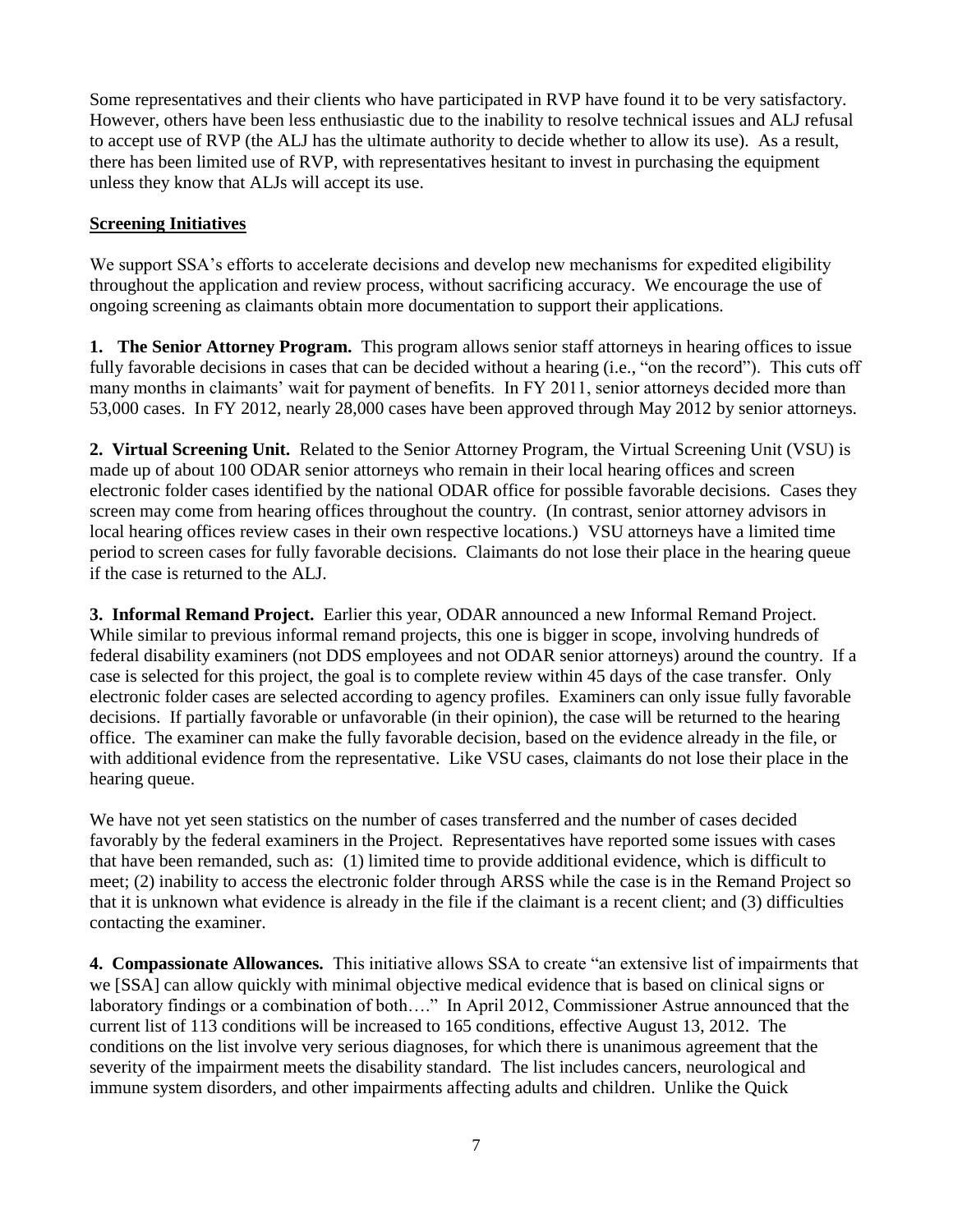Disability Determination (QDD) screening,<sup>10</sup> which occurs only when an application is filed, screening for compassionate allowances can occur at any level of the administrative appeals process, including the ALJ and Appeals Council levels.

### **RECOMMENDATIONS FOR IMPROVING THE DISABILITY DETERMINATION PROCESS**

We have numerous suggestions for improving the disability claims process for people with disabilities. We believe that these recommendations can go a long way towards reducing the disability claims backlog and making the process more efficient for all parties involved.

**1. Increase the time for hearing notices.** We recommend that the time for providing advance notice of the hearing date be increased from the current 20 days<sup>11</sup> to 75 days. We believe that this increase will allow more time to obtain medical evidence before the hearing and make it far more likely that the record will be complete when the ALJ reviews the file before the hearing. The 75-day time period has been in effect in SSA's Region I states since August  $2006^{12}$  and, based on reports from representatives, has worked well.

**2. Improve development of evidence earlier in the process.** We support initiatives to improve the process at the initial levels so that the correct decision can be made at the earliest point possible and unnecessary appeals can be avoided. Improvements at the front end of the process can have a significant beneficial impact on preventing the backlog and delays later in the appeals process. Inadequate case development at the DDS level means that ALJs will need to spend more time reviewing cases prior to the hearing. This leads to longer processing times at the hearing level. Our recommendations include the following:

 Provide more assistance to claimants at the application level regarding necessary and important evidence so that all impairments and sources of information are identified, including non-physician and other professional sources.

 DDS examiners should obtain necessary and relevant evidence. The DDSs generally do not use questionnaires or forms that are tailored to the specific type of impairment or ask for information that addresses the disability standard as implemented by SSA. This "language" barrier causes delays in obtaining evidence, even from supportive and well-meaning doctors.

 Electronic records, like paper records, need to be adapted to meet the needs of the SSA disability determination process. Many providers are submitting evidence electronically but these records are based on the providers' needs but often do not address the SSA disability criteria.

• Increase reimbursement rates for providers. To improve provider response to requests for records, appropriate reimbursement rates for medical records and reports need to be established. Appropriate rates should also be paid for consultative examinations and for medical experts who testify at hearings.

 Provide better explanations to medical providers. SSA and DDSs should provide better explanations to all providers, in particular to physician and non-physician treating sources, about the disability standard and ask for evidence relevant to the standard.

 Improve the quality of consultative examinations. Steps should be taken to improve the quality of the consultative examination (CE) process. There are many reports of inappropriate referrals and short perfunctory examinations. In addition, there should be more effort to have the treating physician conduct the consultative examination, as authorized by SSA's regulations.<sup>13</sup>

 $\overline{a}$ 

 $10$  See 20 C.F.R. §§ 404.1619 and 416.1019.

<sup>&</sup>lt;sup>11</sup> 20 C.F.R. §§ 404.938(a) and 416.1438(a).

 $12$  20 C.F.R. § 405.315(a).

<sup>13</sup> 20 C.F.R. § 404.1519h and 416.919h.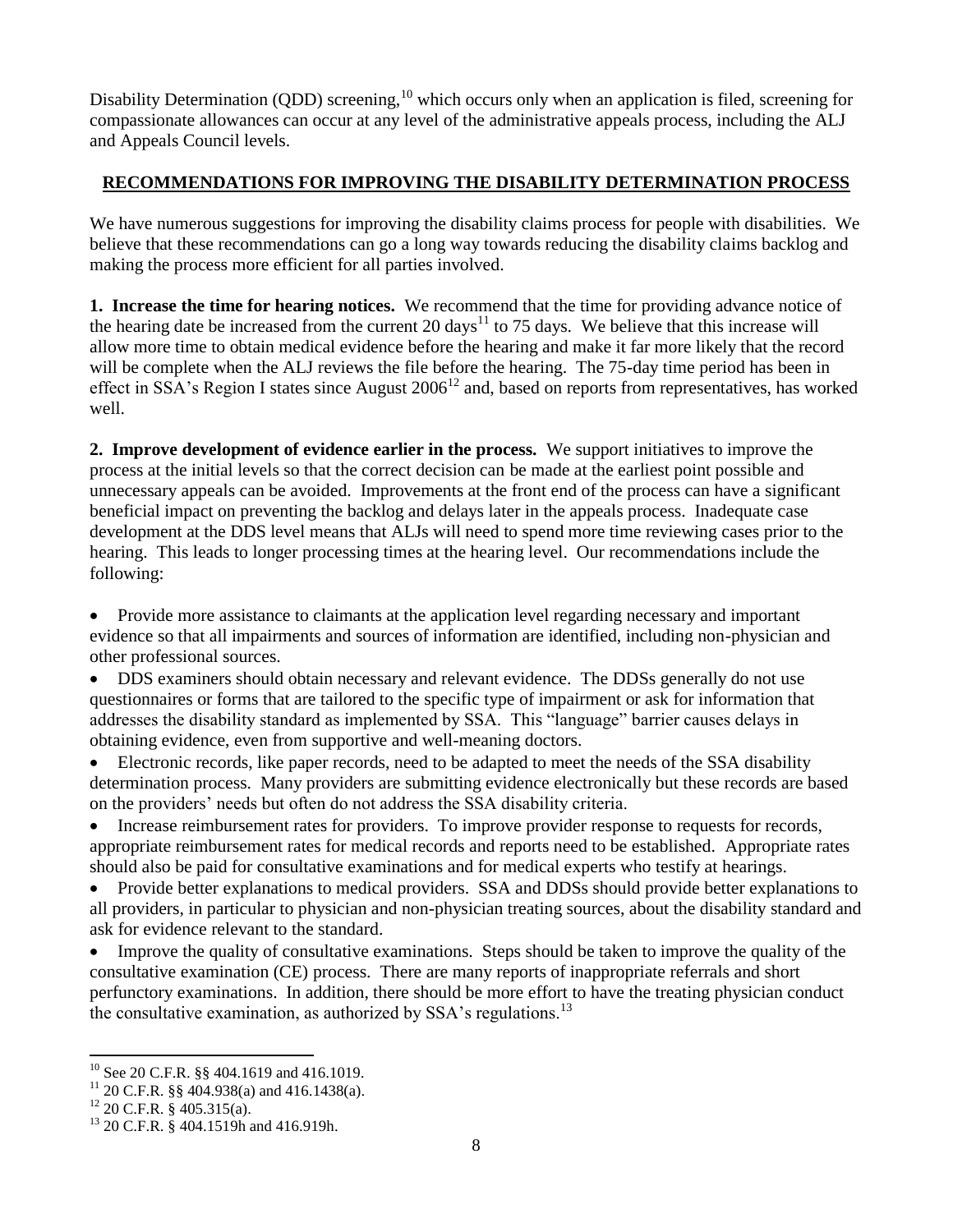#### **3. Help claimants obtain representation earlier in the process to assist with development.**

Representatives play an important role in obtaining medical and other information to support their clients' disability claims and helping SSA to streamline the disability determination process. They routinely explain the process and procedures to their clients with more specificity than SSA. They obtain evidence from all medical sources, other treating professionals, school systems, previous employers, and others who can shed light on the claimant's entitlement to disability benefits. Given the importance of representation, the Social Security Act requires SSA to provide information on options for seeking legal representation, whenever the agency issues a notice of any "adverse determination."<sup>14</sup> In reality, this statutorily required information is rarely provided.

Most representation occurs at the hearing level. A major reason is that it is only at that level, after the request for hearing is filed, that claimants are given concrete information regarding local and national resources to contact. However, many claimants' representatives represent claimants prior to the hearing level, by helping them file their applications, obtain medical evidence in support of the application, and assist in appealing if their applications are denied. My organization recently conducted a survey of our members regarding their representation of claimants prior to the hearing level. Although a limited and nonscientific measure, more than 500 of our members responded that they do represent claimants at the initial and reconsideration levels, in addition to the hearing level.

Unfortunately, the rate of representation at the initial and reconsideration levels is extremely low when compared to the hearing level because little or no information is provided that is specific or targeted to the area where claimants live. We also receive reports that claimants are in fact actively discouraged from obtaining representation by SSA claims representatives or telephone representatives.

Given the statutory requirement, we recommend that SSA include more information on options for representation in initial and reconsideration denial notices similar to that provided at the hearing level.

#### **OTHER ISSUES REGARDING THE HEARING AND APPEALS PROCESS**

#### **1. Keep the record open for new evidence.**

Over the years, there have been frequent proposals to limit the ability to submit evidence within a set number of days before the hearing and/or to close the record entirely after the ALJ hearing is held. We believe that these proposals are neither beneficial to claimants nor administratively efficient for the Agency.

Under current law, new evidence can be submitted to an ALJ and it must be considered in reaching a decision.<sup>15</sup> Contrary to assertions by some that there is an unlimited ability to submit new evidence after the ALJ hearing, the current regulations and statute are very specific in limiting that ability at later levels of appeal. At the Appeals Council level, new evidence will be considered, but only if the Appeals Council determines it relates to the period before the ALJ decision and is "new and material."<sup>16</sup> While the Appeals Council remands a little over one-in-five appeals filed by claimants, the reason for most remands is not the submission of new evidence, but rather legal errors committed by the ALJ, including the failure to consider existing evidence according to SSA regulations and policy and the failure to apply the correct legal standards.

 $\overline{a}$ 

 $^{14}$  42 U.S.C. § 406(c); 42 U.S.C. § 1383(d)(2)(D).

<sup>&</sup>lt;sup>15</sup> 42 U.S.C. § 405(b)(1). Current regulations comply with the statute by providing that the claimant may submit new evidence at the hearing. 20 C.F.R. §§ 404.929 and 416.1429.

 $^{16}$  20 C.F.R. §§ 404.970(b) and 416.1470(b).